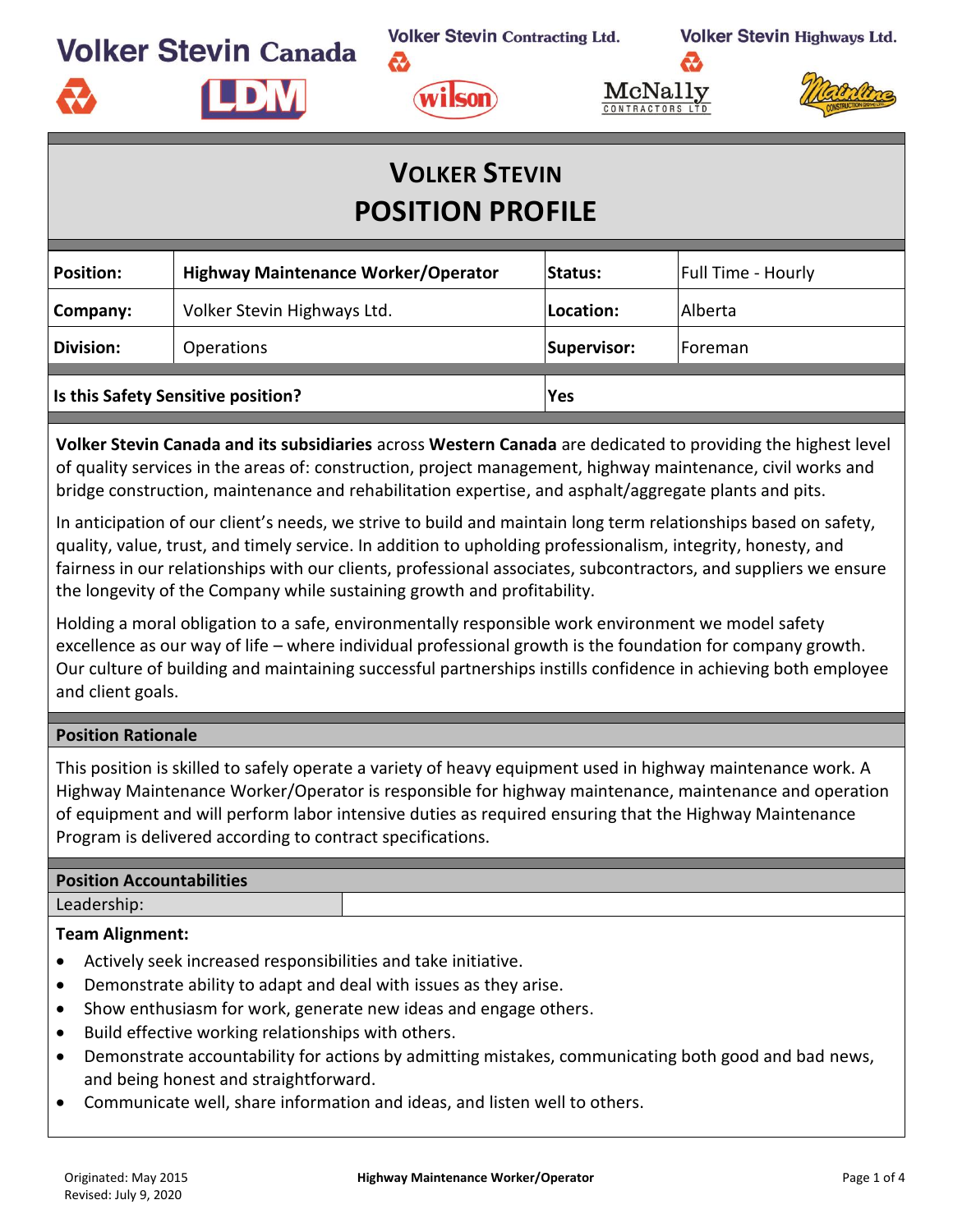IDM

**Volker Stevin Contracting Ltd.** 







#### **Work Manage:**

- Demonstrate personal commitment to servicing and maintaining company equipment.
- Understand and comply with basic labor laws, applicable specifications, and organizational polices.

wilson

### **Quality Influence:**

- Encourage others to achieve a high quality of service and lead by example.
- Understand and apply company performance standards, Quality Assurance / Quality Control (QA/QC) requirements for all highway maintenance activities.

# **Alignment to Volker Stevin Strategies:**

- Embody Volker Stevin values, including contributing to the culture of safety excellence.
- Model and promote our company goals and values while undertaking work for the company.



#### **Emergency Duties:**

- Ensure appropriate signage and other appropriate traffic control devices are in place.
- Respond as required to emergency situations: weather related, wildlife, accidents etc. as defined in Operations Excellence Training Modules (OETM), contract provisions, and relevant Alberta Transportation Specifications.

# **Operating and Labor:**

- Operate equipment and perform labor intensive duties for snow and ice control, roadside maintenance, road surface maintenance, traffic control maintenance, bridge maintenance and highway maintenance.
- Inspect, maintain, and operate equipment to company standards and promptly report any and all possible problems and defects.
- Ensure vehicles, equipment, facilities, yard and keys are always secured as per company standards and policy.
- Possess stamina to perform and sustain physical labor including standing/walking/climbing, and strength to lift and maneuver materials and equipment weighing up to 100 lbs. with proper equipment.
- Reside within 30 kilometers of assigned shop.
- Work regularly scheduled hours including shift work and on-call duties as per company policy.
- Ensure maintenance facilities are well maintained and properly stocked with maintenance supplies and equipment supplies.

#### Job Management:

#### **Hazard Assessment:**

• Complete hazard assessments as required (i.e. pre-job, ongoing, when moving location and as hazards change).

#### **Job Management:**

- Demonstrate versatility in operating, understanding and willingness to learn how to properly operate various pieces of heavy equipment.
- Complete all required documentation such as fuel logs, schedule forms, road reports, highway maintenance records, equipment repair requests, safety and environmental documentation as related to specific jobs, etc.
- Understand the role and requirements for each task assigned to.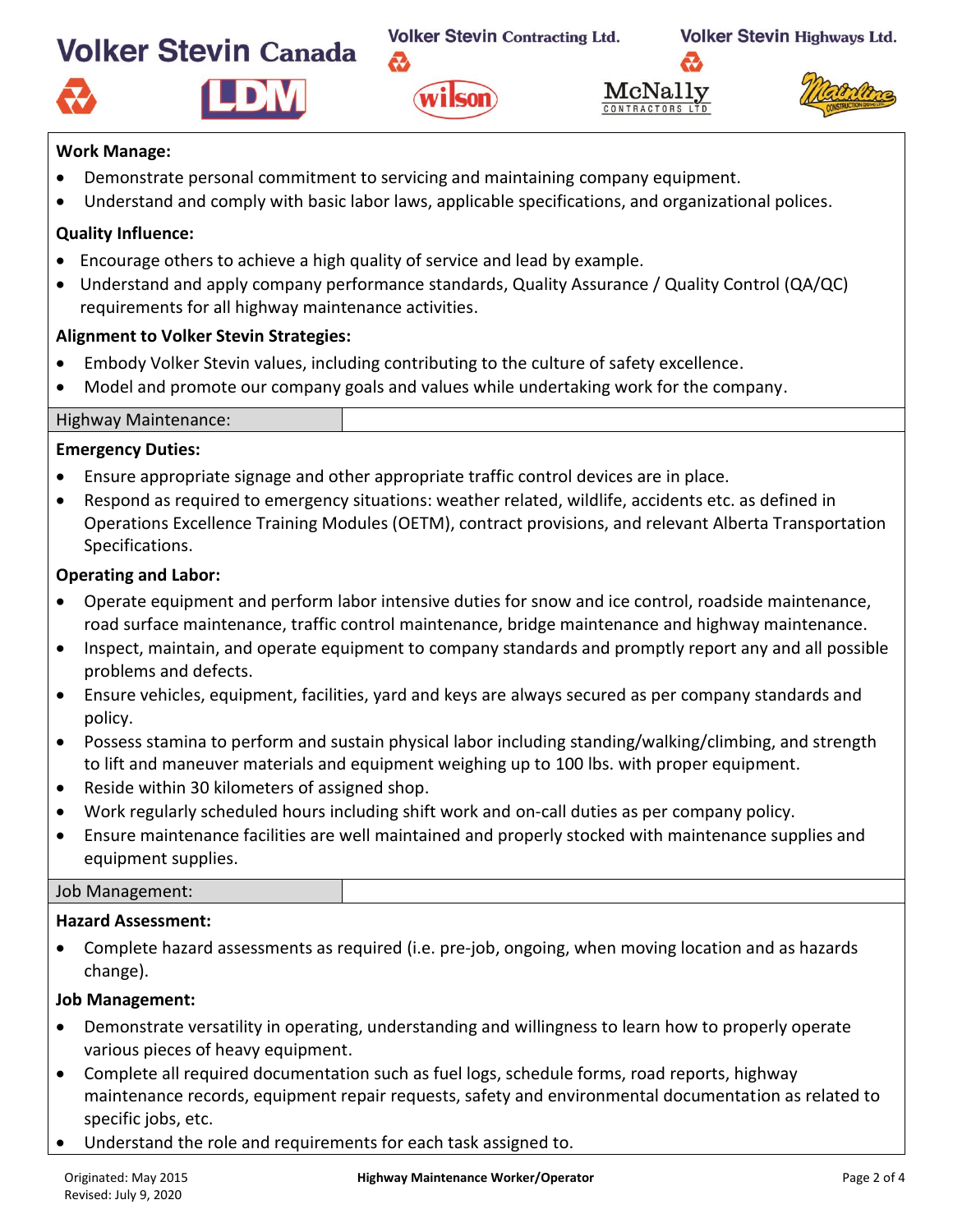**Volker Stevin Contracting Ltd.** 

ゐ







|                                                               | Understand the value this role has for keeping Alberta roads a safer place to travel on.                                                                                                                                                                                                                                                                                                                                                                                                                                                                                                                                                                                                                                                                                                                                                                                                                                                                                                                                          |                                                                                                                                                                       |                 |
|---------------------------------------------------------------|-----------------------------------------------------------------------------------------------------------------------------------------------------------------------------------------------------------------------------------------------------------------------------------------------------------------------------------------------------------------------------------------------------------------------------------------------------------------------------------------------------------------------------------------------------------------------------------------------------------------------------------------------------------------------------------------------------------------------------------------------------------------------------------------------------------------------------------------------------------------------------------------------------------------------------------------------------------------------------------------------------------------------------------|-----------------------------------------------------------------------------------------------------------------------------------------------------------------------|-----------------|
| Environment:                                                  |                                                                                                                                                                                                                                                                                                                                                                                                                                                                                                                                                                                                                                                                                                                                                                                                                                                                                                                                                                                                                                   |                                                                                                                                                                       |                 |
| $\bullet$<br>$\bullet$<br>$\bullet$                           | Understand and comply with the Environmental Management Plan (EMP) standards for assigned base<br>maintenance facility and other facilities as needed.<br>Ensure that all operations are conducted in an environmentally compliant manner adhering to company<br>environmental and safety policies as well as OH&S regulations.<br>Ensure safe transportation of hazardous materials applicable to their job.                                                                                                                                                                                                                                                                                                                                                                                                                                                                                                                                                                                                                     |                                                                                                                                                                       |                 |
|                                                               | <b>Customer Service:</b>                                                                                                                                                                                                                                                                                                                                                                                                                                                                                                                                                                                                                                                                                                                                                                                                                                                                                                                                                                                                          |                                                                                                                                                                       |                 |
|                                                               | Project a professional image in dealing with the public, internal and external clients, suppliers, and<br>subcontractors.<br>Demonstrate a "can do", problem solving approach to all inquiries and concerns.<br>Know when to escalate an issue for immediate response.                                                                                                                                                                                                                                                                                                                                                                                                                                                                                                                                                                                                                                                                                                                                                            |                                                                                                                                                                       |                 |
|                                                               | Working Environment / Conditions:                                                                                                                                                                                                                                                                                                                                                                                                                                                                                                                                                                                                                                                                                                                                                                                                                                                                                                                                                                                                 |                                                                                                                                                                       |                 |
| $\bullet$<br>$\bullet$<br>$\bullet$<br>$\bullet$<br>$\bullet$ | Within a nature of 24/7 operation, the following work conditions are potentially needed to be considered:<br><b>Winter Conditions:</b><br>Long hours and days of continuous service.<br>Significant shift work, on-call, and night shift work required.<br>Poor visibility when plowing.<br>Plan and schedule working shifts and call-ins.<br>Work will be performed outdoors in various weather conditions, e.g. extreme cold; ensure preparedness<br>with proper clothing and Personal Protective Equipment.<br>Deal with traffic on poor road conditions.<br>Deal with accidents/emergencies on highways.<br><b>Summer Conditions:</b><br>Long hours working on highways.<br>Significant shift work, on-call, and night shift work required.<br>Work will be performed outdoors in various weather conditions, e.g. extreme heat conditions, windy and<br>rainy conditions; ensure preparedness with proper fluids for hydration, clothing, Personal Protective<br>Equipment.<br>Deal with high traffic volumes in work zones. |                                                                                                                                                                       |                 |
| Safety:                                                       |                                                                                                                                                                                                                                                                                                                                                                                                                                                                                                                                                                                                                                                                                                                                                                                                                                                                                                                                                                                                                                   |                                                                                                                                                                       |                 |
| O<br>O<br>O<br>$\circ$                                        | Actively engage in Volker Stevin Canada's culture Safety Excellence.<br>Engage others on an ongoing basis regarding safety activities and successes.<br>Remain visibly committed to the safety excellence way of life by:<br>Participating in all relevant safety training.<br>Supporting Respectful Workplace environment.<br>are actioned and corrected in a timely manner.                                                                                                                                                                                                                                                                                                                                                                                                                                                                                                                                                                                                                                                     | Displaying behaviours that support a culture of Safety Excellence.<br>Ensuring Safety Meetings are held, reviewing safety minutes and concerns, and ensuring concerns | Iur Way of Life |